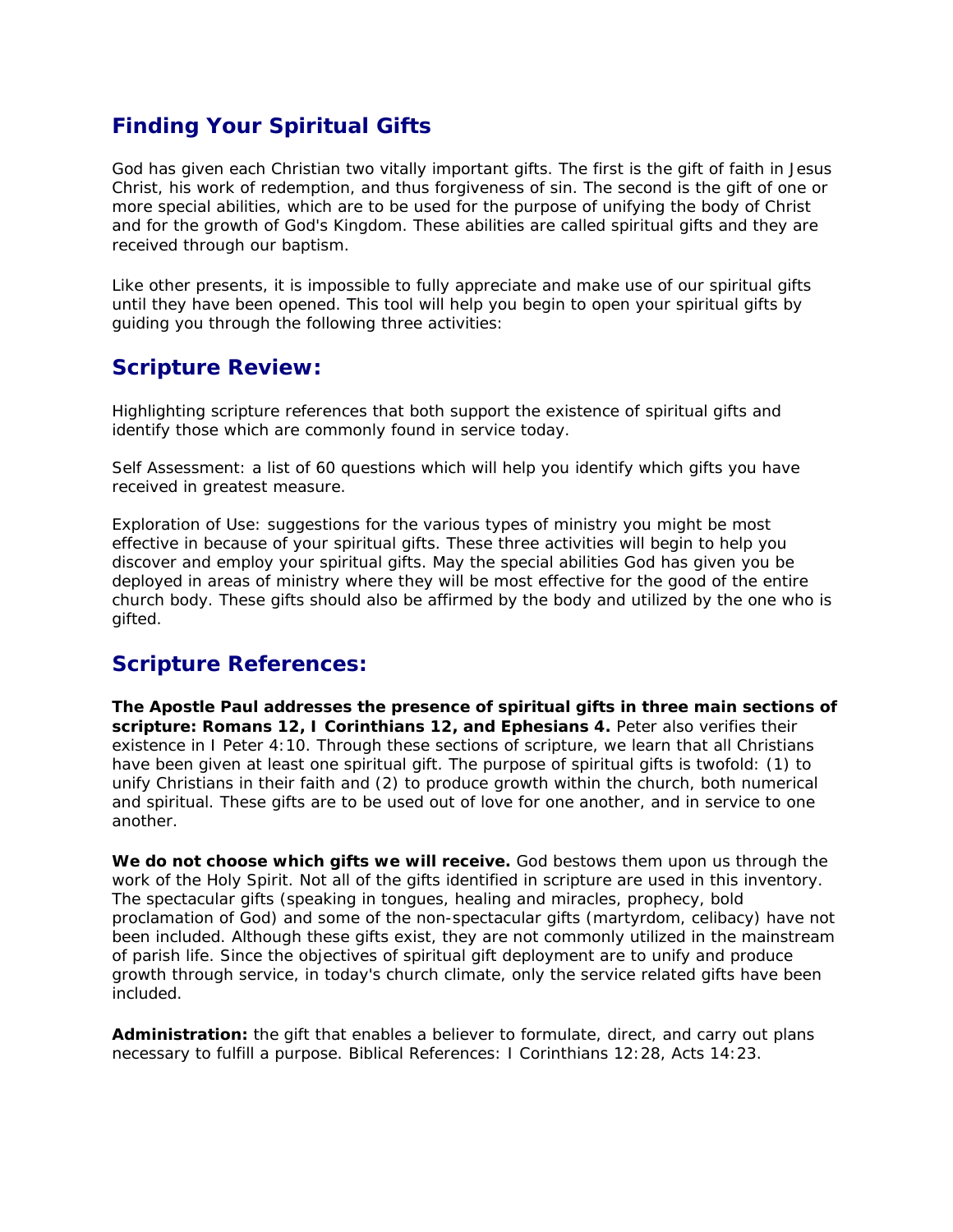**Artistry:** the gift that gives the believer the skill of creating artistic expressions that produce a spiritual response of strength and inspiration. Biblical References: Exodus 31:1- 11, Psalm 149:3a.

**Discernment:** the gift that motivates a believer to seek God's will and purpose and apply that understanding to individual and congregational situations. Biblical References: John 16:6-15, Romans 9:1, I Corinthians 2:9-16.

**Evangelism**: the gift that moves believers to reach nonbelievers in such a way that they are baptized and become active members of the Christian community. Biblical References: Matthew 28:16-20, Ephesians 4:11- 16, Acts 2:36-40.

**Exhortation:** the gift that moves the believer to reach out with Christian love and presence to people in personal conflict of facing a spiritual void. Biblical References: John 14:1, II Timothy 1:16-18, III John 5-8.

**Faith:** the gift that gives a believer the eyes to see the Spirit at work and the ability to trust the Spirit's leading without indication of where it all might lead. Biblical References: Genesis 12:1-4a, Mark 5:25-34, I Thessalonians 1:8-10.

**Giving:** the gift that enables a believer to recognize God's blessings and to respond to those blessings by generously and sacrificially giving of one's resources (time, talent, and treasure). Biblical References: II Corinthians 9:6-15, Luke 21:1-4.

**Hospitality:** the gift that causes a believer to joyfully welcome and receive guests and those in need of food and lodging. Biblical References: Romans 12:13, Romans 16:23a, Luke 10:38.

**Intercession:** the gift that enables a believer to pray with the certainty that prayer is heard and when requests are made, answers will come. Biblical References: Matthew 6:6- 15, Luke 11:1-10, Ephesians 6:18.

**Knowledge:** the gift that drives a person to learn, analyze and uncover new insights with regard to the Bible and faith. Biblical References: I Corinthians 12:8; I Corinthians 14:6, Romans 12:2.

**Leadership:** the gift that gives a believer the confidence to step forward, give direction and provide motivation to fulfill a dream or complete a task. Biblical References: Romans 12:8, John 21:15-17, II Timothy 4:1-5.

**Mercy:** the gift that motivates a believer to feel deeply for those in physical, spiritual, or emotional need and then act to meet that need. Biblical References: Luke 7:12-15, Luke 10:30-37, Matthew 25:34-36.

**Music--Vocal:** the gift that gives a believer the capability and opportunity to present personal witness and inspiration to others through singing. Biblical References: Psalm 96:1- 9, Psalm 100:1-2, Psalm 149:1-2.

**Music--Instrumental:** the gift that inspires a believer to express personal faith and provide inspiration and comfort through the playing of a musical instrument. Biblical References: Psalm 33:1-5, Psalm 150, I Samuel 16:14-23.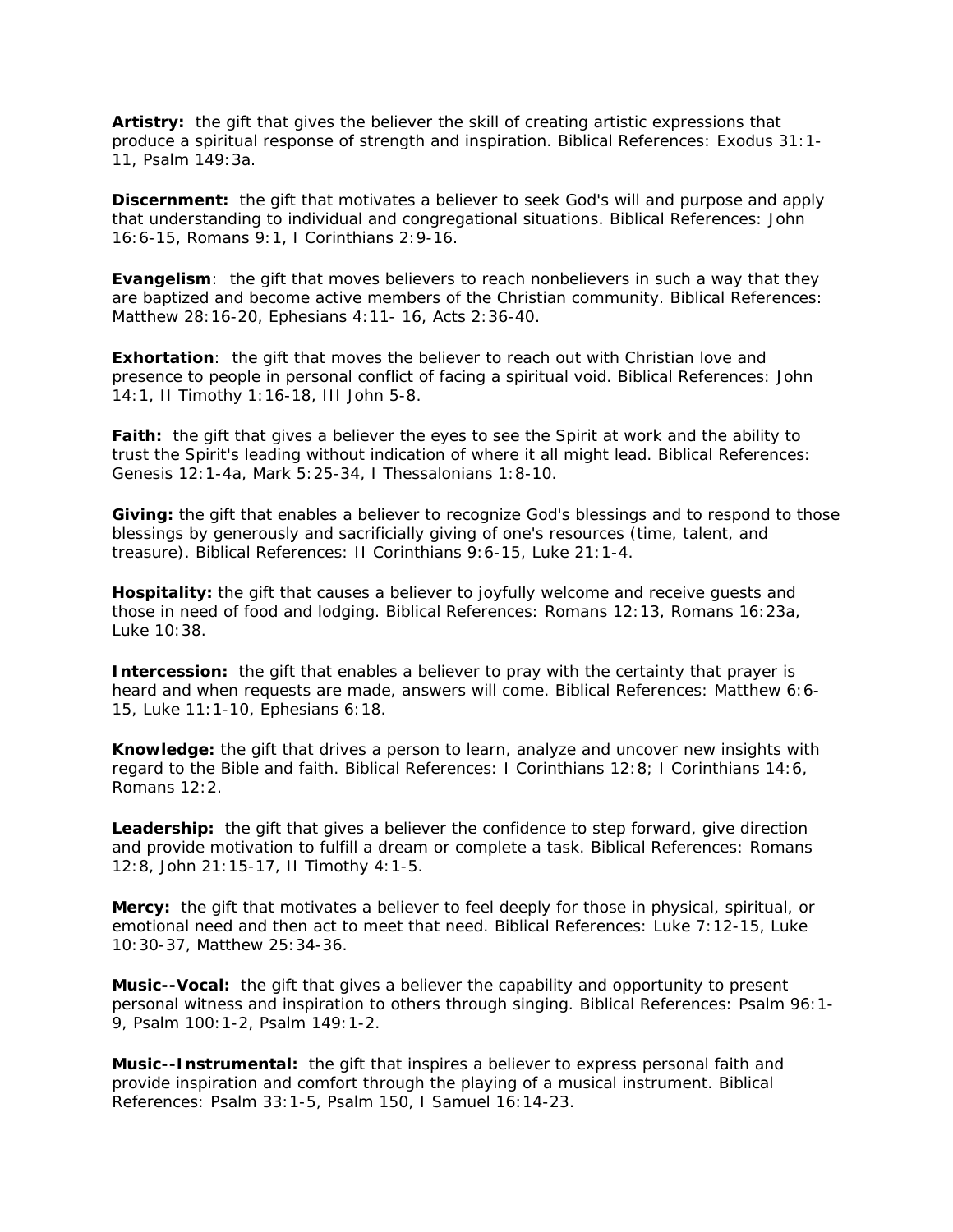**Pastoring** (Shepherding): the gift that gives a believer the confidence, capability and compassion to provide spiritual leadership and direction for individuals or groups of believers. Biblical References: I Timothy 4:12-16, I Timothy 3:1-13, II Timothy 4:1-2.

**Service** (Helps): the gift that enables a believer to work gladly behind the scenes in order that God's work is fulfilled. Biblical References: Luke 23:50-54, Romans 16:1-16, Philippians 2:19-23.

**Skilled Craft:** the gift that enables a believer to create, build, maintain or repair items used within the church. Biblical References: Exodus 30:1-6, Exodus 31:3-5, Ezekiel 27:4- 11.

**Teaching:** the gift that enables a believer to communicate a personal understanding of the Bible and faith in such a way that it becomes clear and understood by others. Biblical References: I Corinthians 12:28, Matthew 5:1-12, Acts 18:24-48.

**Wisdom:** the gift that allows the believer to sort through opinions, facts and thoughts in order to determine what solution would be best for the individual believer or the community of believers. Biblical References: I Corinthians 2:6-13, James 3:13-18, II Chronicles 1:7-11.

**Writing:** the gift that gives a believer the ability to express truth in a written form; a form that can edify, instruct and strengthen the community of believers. Biblical References: I John 2:1-6, 12-14, I Timothy 3:14-15, Jude 3.

# *Self-Assessment Inventory*

# **Instructions:**

For each of the 60 questions which follow, circle the number that corresponds with the response that most closely matches how you perceive yourself. Categories are presented diagonally, across the top of the inventory.

- 4, consistently true
- 3, frequently true
- 2, occasionally true
- 1, infrequently true
- 0, rarely true

You might also ask a person who is close to you to score the inventory with, and for, you. Their perception of your strengths may be useful in identifying the gifts with which you have been truly blessed. After responding to each question, turn to the scoring grid on page six to analyze your results.

1. When presented a goal, I immediately think of steps that need to be taken in order to achieve the desired results. 4 3 2 1 0

2. I express myself through artistic means. 4 3 2 1 0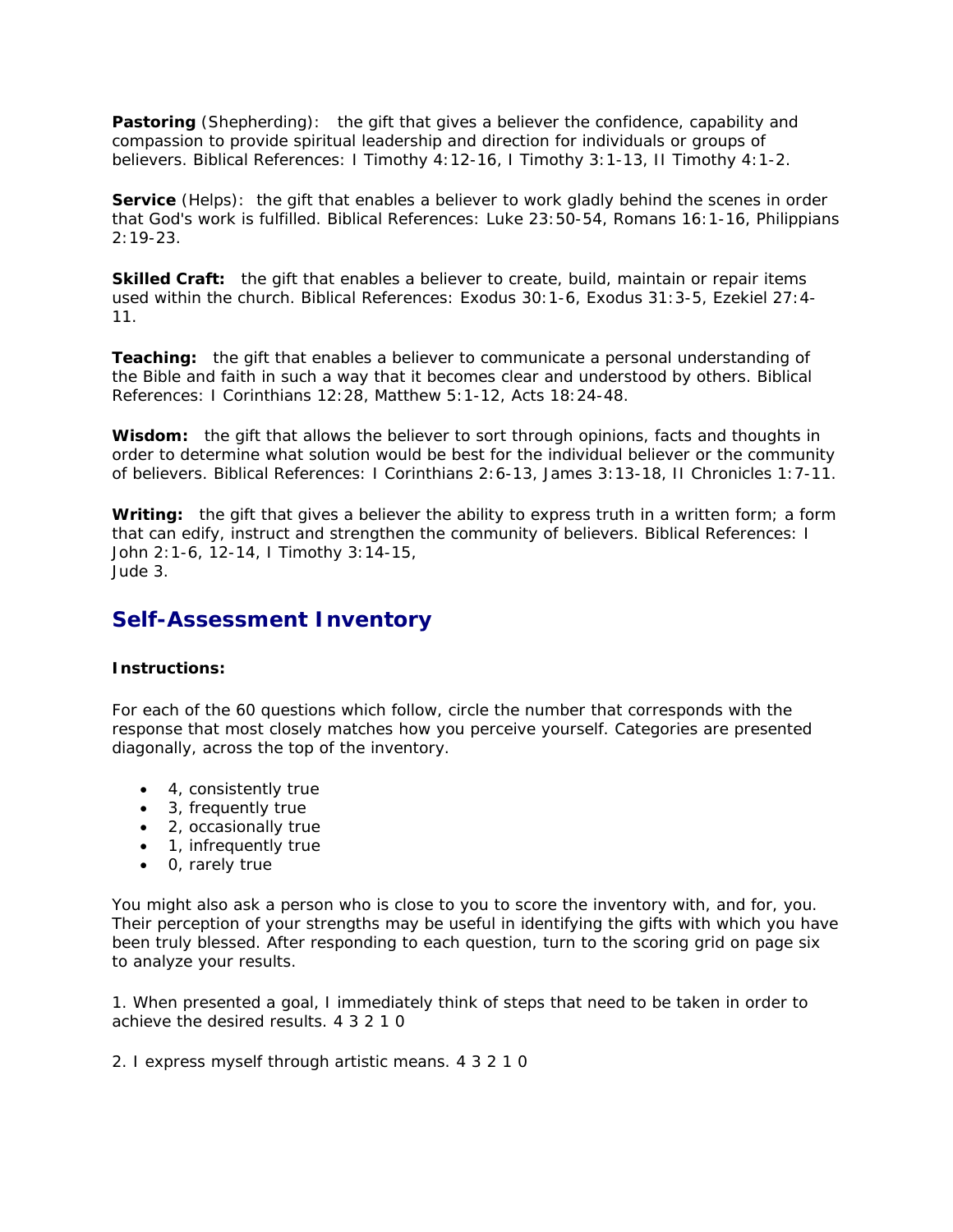3. My faith requires me to seek out God's will and purpose in all circumstances that arise in my life. 4 3 2 1 0

4. I am able to convey the Gospel message to non-believers in ways that they are able to easily understand. 4 3 2 1 0

5. I am moved by those who through conflict or sorrow are wavering in faith. 4 3 2 1 0

6. I am certain of the spirit's presence in my life and the lives of others. 4 3 2 1 0

7. I am blessed by God each day and gladly respond to these blessings by giving liberally of my time and money. 4 3 2 1 0

8. I enjoy meeting new people and becoming acquainted with them. 4 3 2 1 0

9. I know that God hears and responds to my daily prayers. 4 3 2 1 0

10. I feel compelled to learn as much as I can about the Bible and faith. 4 3 2 1 0

11. I am a take charge person. When others follow my direction, the goal or task will be completed. 4 3 2 1 0

12. When I see a person in need, I am moved to assist them. 4 3 2 1 0

13. I love to sing and enjoy inspiring others through song. 4 3 2 1 0

14. I find joy and express myself by playing a musical instrument. 4 3 2 1 0

15. I am motivated to provide spiritual leadership to those who are on a faith journey. 4 3 2 1 0

16. I like working behind the scenes to ensure projects are successful. 4 3 2 1 0

17. I enjoy working with my hands in a trade or skill that required considerable experience to perfect. 4 3 2 1 0

18. My great joy is to communicate biblical truth in such a way that it becomes real and understood by others. 4 3 2 1 0

19. When a challenge is presented, I am usually able to identify an appropriate solution. 4 3 2 1 0

20. I am able to take a thought or idea and put it into a clear and inspiring written form. 4 3 2 1 0

21. I enjoy organizing thoughts, ideas, hopes and dreams into a specific plan of action. 4 3 2 1 0

22. I can translate into artistic form what I first see in my imagination. 4 3 2 1 0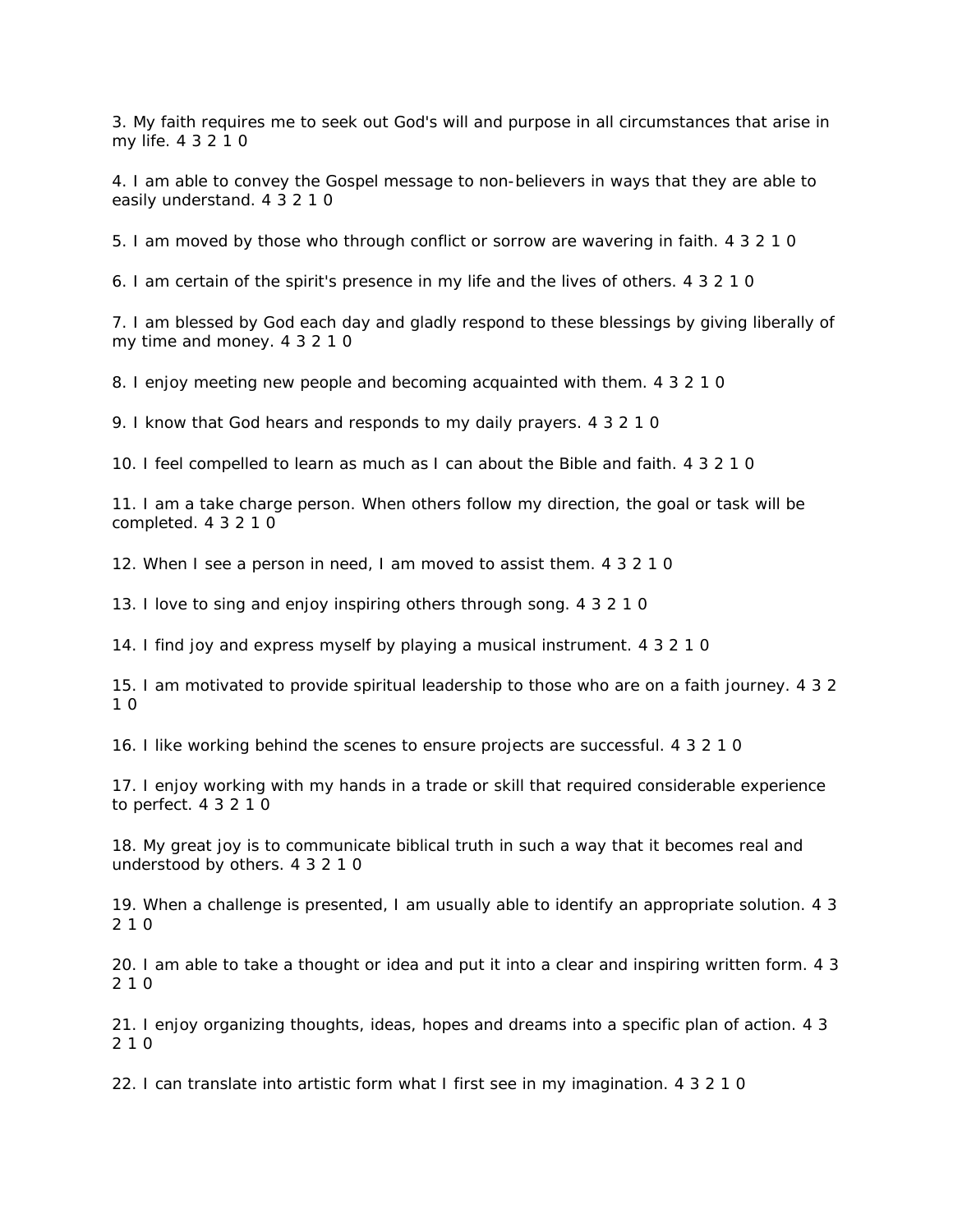23. I have assisted others as they sought to discern whether or not their personal decisions were helpful and in accord with God's will for their lives. 4 3 2 1 0

24. I enjoy being with non-believers and like having the opportunity to encourage them to faith and commitment. 4 3 2 1 0

25. When I know someone is facing a crisis, I feel compelled to provide support and care. 4 3 2 1 0

26. My trust in the Spirit's presence, when I encounter times of personal crisis, is a source of strength for others. 4 3 2 1 0

27. I manage my time and money so that I am able to give much of it to the work of the church or other organizations. 4 3 2 1 0

28. I am often asked to open my home for small group gatherings or social occasions. 4 3 2 1 0

29. I often become so absorbed in my prayer life that the door bell or phone can ring and I will not hear it. 4 3 2 1 0

30. Not one day would be complete without biblical study and thought. 4 3 2 1 0

31. When I am in a group, others will often look to me for direction. 4 3 2 1 0

32. I feel an urgency to provide housing for the homeless, food for the starving, comfort for those in distress. 4 3 2 1 0

33. I have sung before groups and felt a real sense of God's presence. 4 3 2 1 0

34. By my playing a musical instrument, inspiration has been provided for both myself and others. 4 3 2 1 0

35. I have responsibility for providing spiritual guidance to an individual believer or group of believers. 4 3 2 1 0

36. People tell me that without my willingness to do the unnoticed jobs, their work would be more difficult. 4 3 2 1 0

37. I am good at building, repairing, or restoring things and find satisfaction in doing so. 4 3 2 1 0

38. I want to express my faith by assisting others to discover the truths contained in the Bible. 4 3 2 1 0

39. People come to me for help in applying Christian faith and values to personal situations. 4 3 2 1 0

40. I often feel moved to write about my thoughts and feelings so others may benefit from them. 4 3 2 1 0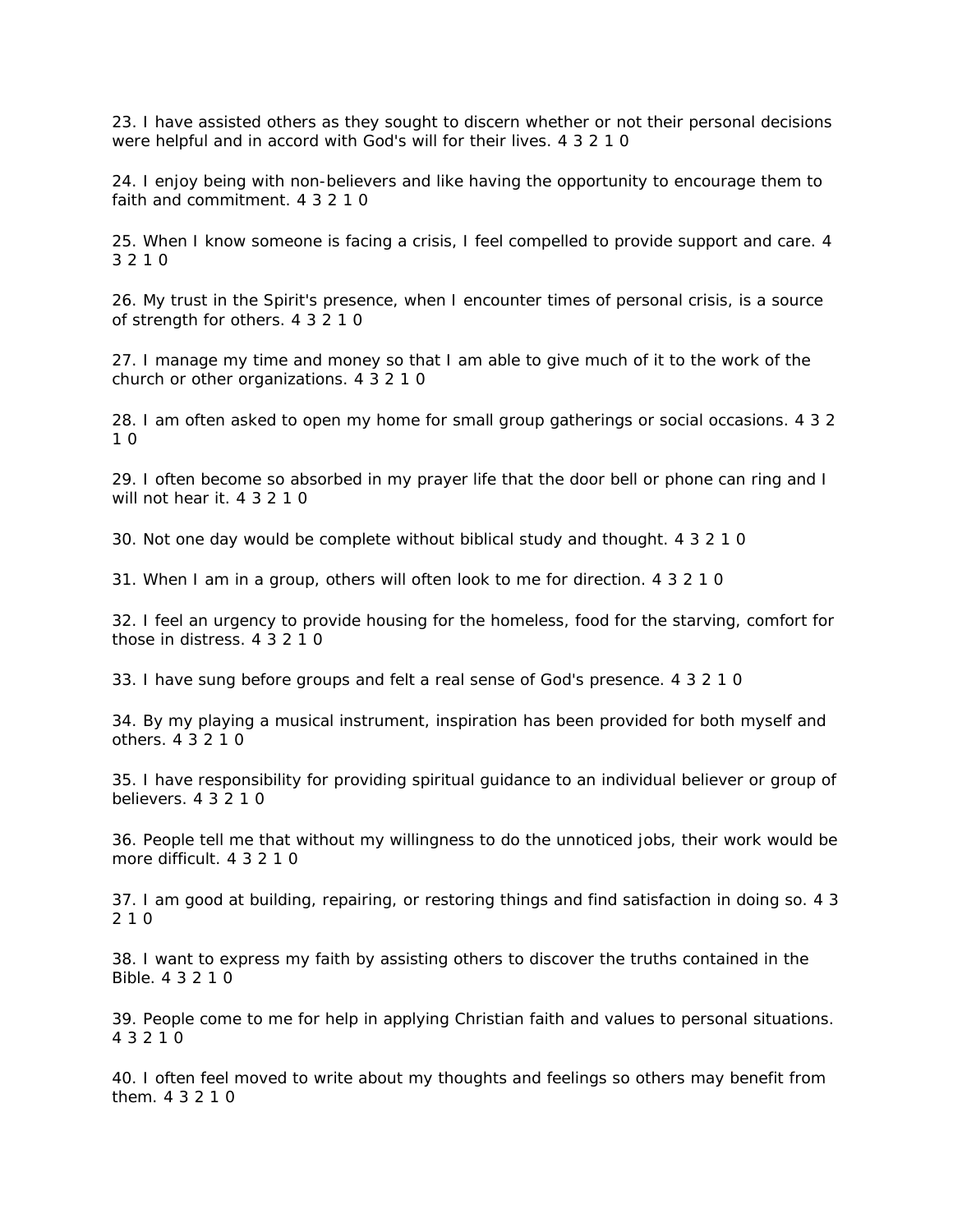41. I have been successful in organizing, directing and motivating people to achieve a goal. 4 3 2 1 0

42. My artistic work has given spiritual strength to both believer and non-believer. 4 3 2 1 0

43. In the congregation, I am often asked if a direction being discussed is in accord with God's will and purpose. 4 3 2 1 0

44. I do not find it difficult to share what Jesus means to me with non-believers. 4 3 2 1 0

45. Those who are struggling with life questions have come to me for guidance and help. 4 3 2 1 0

46. I can see great things happening in my congregation and am not derailed by the pessimism of others. 4 3 2 1 0

47. When I receive money unexpectedly, one of my first thoughts is to share this gift through the church. 4 3 2 1 0

48. I enjoy welcoming guests and helping them to feel at ease. 4 3 2 1 0

49. Believers have asked me to pray for healing in their lives, and have evidenced God's healing power. 4 3 2 1 0

50. My study of the Bible has proven helpful to others in their faith journey. 4 3 2 1 0

51. People have said they like to work with me because the task will be successfully completed. 4 3 2 1 0

52. People have been surprised by how at ease I am while working with those who are suffering in mind, body or spirit. 4 3 2 1 0

53. I am grateful and humbled that my singing has provided inspiration and hope for others on their faith journey. 4 3 2 1 0

54. Others have told me they were moved by my playing a musical instrument. 4 3 2 1 0

55. People have come to me for spiritual help and it has developed into a long-term relationship. 4 3 2 1 0

56. When I turn out the lights, take tables down, work in the kitchen or put chairs away, I feel that I have served the Lord. 4 3 2 1 0

57. My knowledge of building, maintenance or repair has been a special value to the church and others. 4 3 2 1 0

58. Students have told me that I can take the most difficult idea or concept and make it understandable. 4 3 2 1 0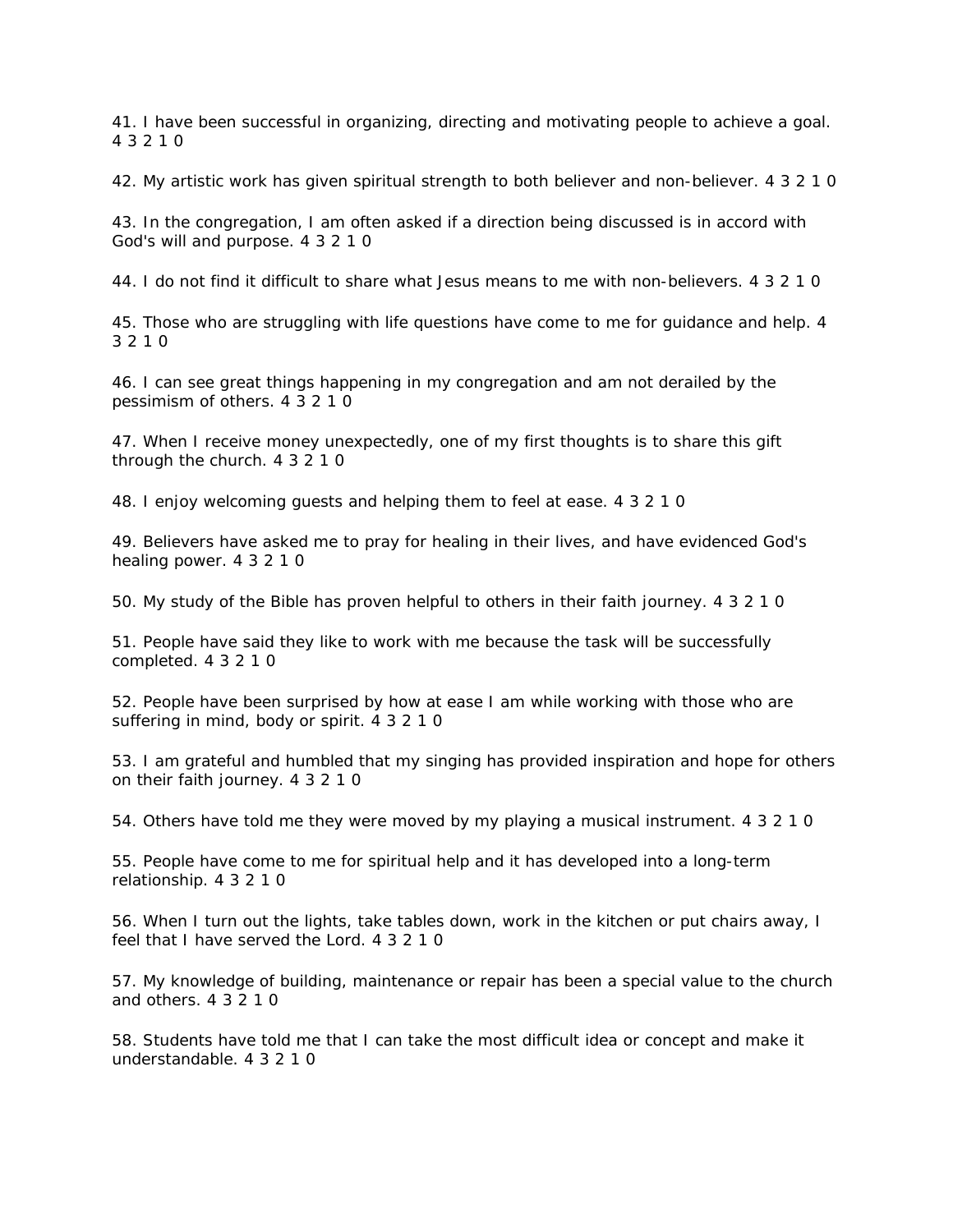59. When direction is needed at work or in the congregation, I am generally asked for my opinion. 4 3 2 1 0

60. My written work has been helpful to others in understanding life's truths. 4 3 2 1 0

## **SCORING GRID**:

For each set of three questions, fill in the number 0 1 2 3 4 5 6 7 8 9 10 11 12 of rectangular blocks equal to your total score. For example, in the category of Administration, the numbers  $2+4+3$  total 9. Once completed, note that the longer the bar the stronger the corresponding gift.

The strongest gift(s) will generally have a total score of "7" or more. If you have more than one gift with a total of seven or more, then all of these gifts can be referred to as your "gift cluster." Notice how each gift within the cluster has the potential to compliment and support another. The gifts within the cluster will need to be further explored to determine which ones you have truly been blessed with.

This inventory is designed to begin your journey toward spiritual gifts discovery. Keep in mind that it is not a scientific instrument. Your perceptions will be validated by others and confirmed through prayer and by their use over time. Identify your spiritual gift cluster, then list the gifts in the gifts cluster.

#### 0 1 2 3 4 5 6 7 8 9 10 11 12

#### **Administration**

Questions 1, 21, 41

#### **Artistry**

Questions 2, 22, 42

#### **Discernment**

Questions 3, 23, 43

#### **Evangelism**

Questions 4, 24, 44

#### **Exhortation**

Questions 5, 25, 45

#### **Faith**

Questions 6, 26, 46

#### **Giving**

Questions 7, 27, 47

# **Hospitality**

Questions 8, 28, 48

#### **Intercession**

Questions 9, 29, 49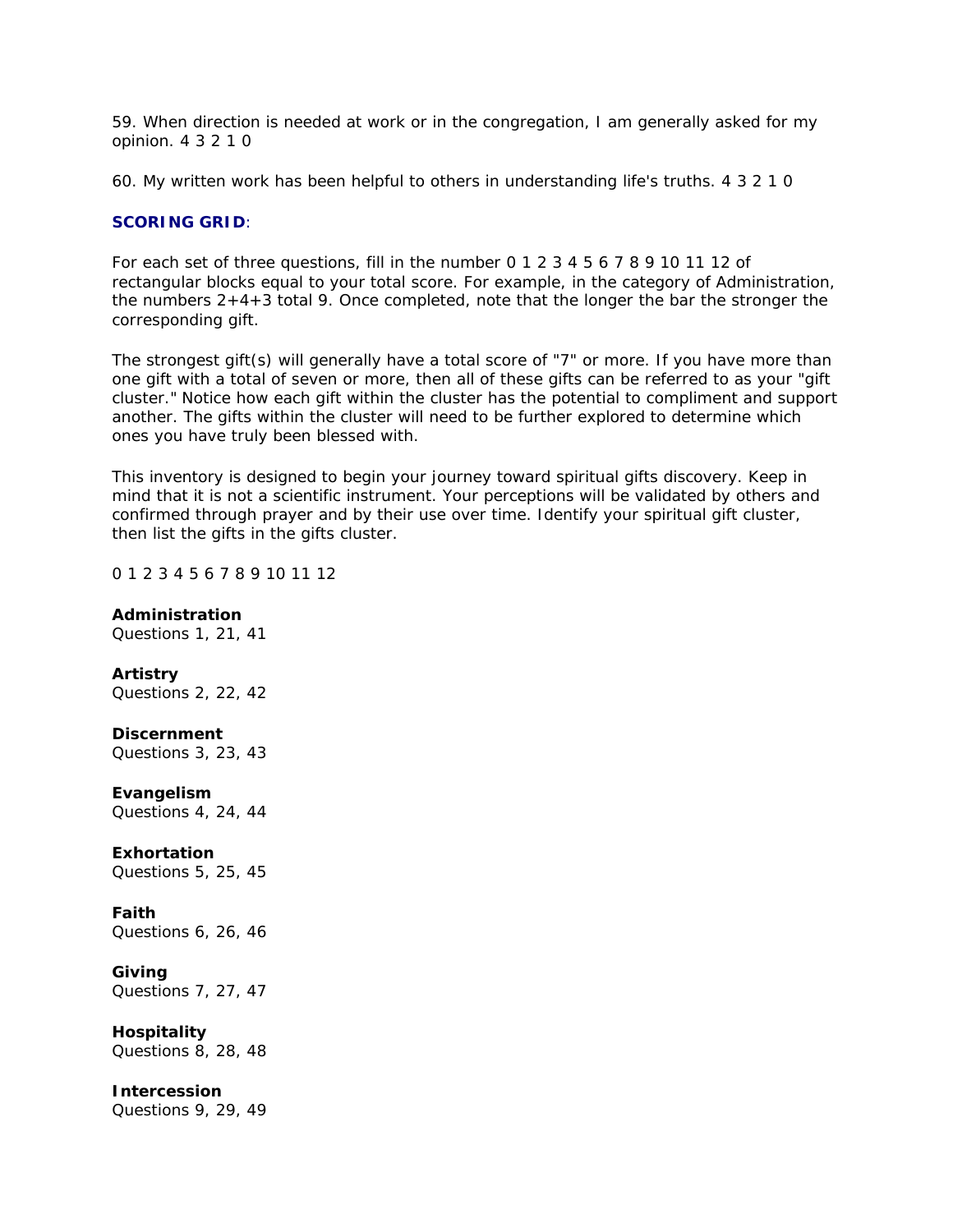#### **Knowledge**

Questions 10, 30, 50

#### **Leadership**

Questions 11, 31, 51

#### **Mercy**

Questions 12, 32, 52

#### **Music-vocal**

Questions 13, 33, 53

## **Music-instrumental**

Questions 14, 34, 54

#### **Pastoring**

Questions 15, 35, 55

#### **Service**

Questions 16, 36, 56

# **Skilled Craft**

Questions 17, 37, 57

#### **Teaching**

Questions 18, 38, 58

# **Wisdom**

Questions 19, 39, 59

#### **Writing**

Questions 20, 40, 60

**Spiritual Gift Cluster**: Draw three circles. In each of the circles, write one of the spiritual gifts that had a total score of seven or more. Begin with the center circle, identifying the gift that had the highest score. In the event of a tie, select the gift you feel you have used effectively in the past, or the one you think you might be most effective in. Then fill in the other circles with a five of the remaining gifts. This group of gifts is your gift cluster.

#### **Which gifts have you truly been blessed with? Discovering the answer to that question requires the following:**

#### **Prayer**:

Seek the Holy Spirit's guidance while evaluating your gifts.

### **Study:**

 Become familiar with the scripture references, definitions, and how each gift functions within the Body of Christ. This will provide you with a solid foundation from which to further evaluate your gifts.

# **Self-Examination:**

 Explore your feelings about each of the spiritual gifts in your cluster. Examples of how each gift may be utilized in the church are provided below. As you read these examples, ask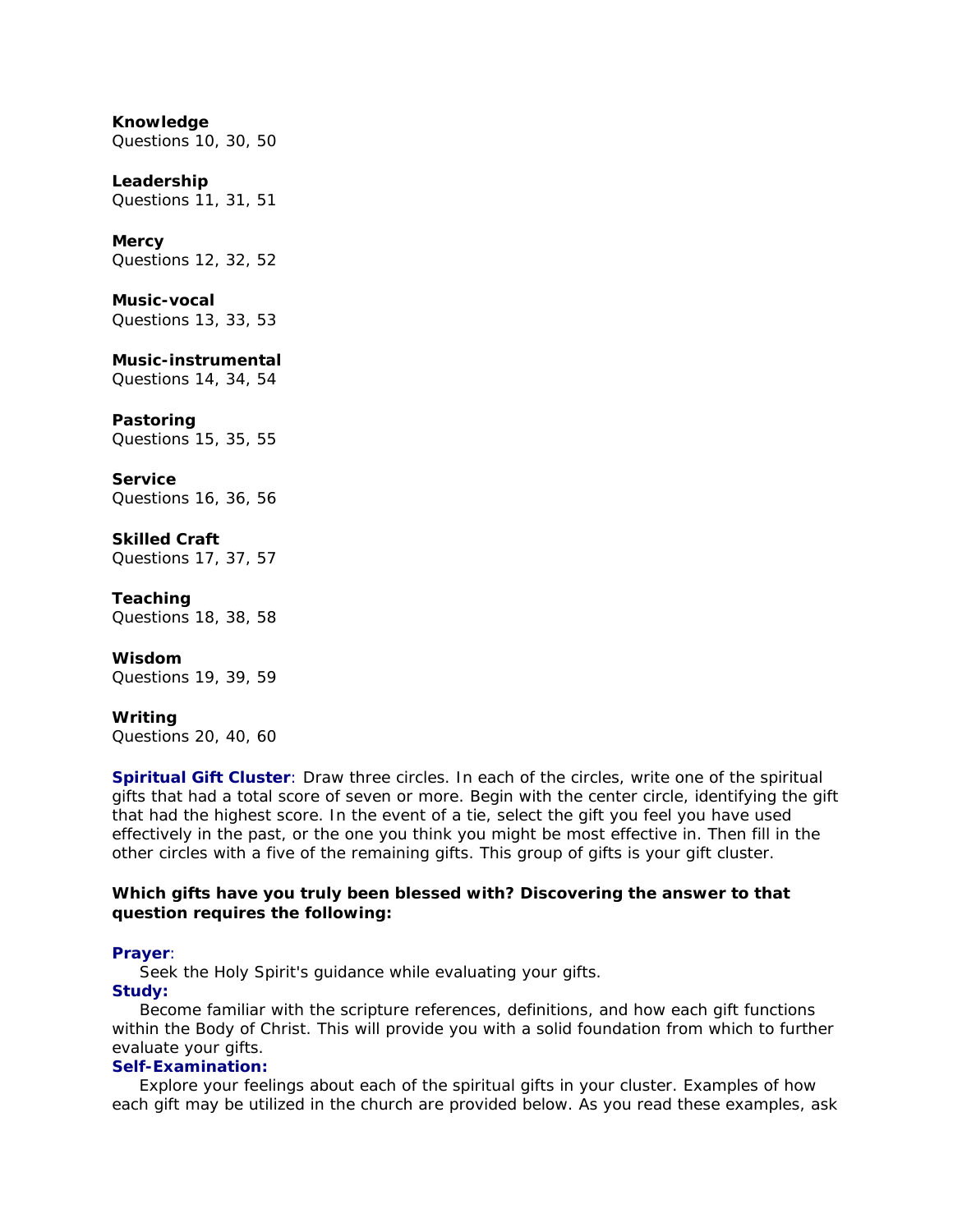yourself how you feel about the types of ministry activity identified for the gifts in your cluster. You may expect to feel fulfilled through the use of your gifts.

#### **Track Your Results:**

 As you use your spiritual gifts, pay close attention to the results produced through your efforts. You can expect to experience positive results from the use of your gifts. **Listen For Affirmation:**

 As you use your spiritual gifts, listen for affirmation from other Christians. They will recognize and confirm your spiritual gifts, through genuine expressions of approval and thankfulness for a job well done!

### **Putting Your Gifts To Use**:

 All Christians are to work together, supporting one another. However, our gifts make us better prepared and equipped to perform in some areas of ministry over others. A person who is working within a ministry area they are gifted for, will be more effective in that ministry than one they not gifted for.

 What types of ministry will you be most effective in? A brief list of ministry examples follows. These examples have been provided merely as thought starters and should not be considered an exhaustive list. Use them as a starting point in exploring the possibilities for putting your gifts to use within your congregation and in your community.

# **Administration**:

 Congregation Council, Finance Staff, Sunday School Superintendent, Vacation Bible School Coordinator, Business Manager

### **Artistry**:

 Banner Making, Drama Club/Clown Ministry/Puppetry, Film/Photography Work, Crafts/Handicrafts, Decorating Team, Set/Props Design Team

## **Discernment**:

 Congregation Council, Long Range Planning Team, Social Ministry Team, Peer Counseling, Support Group Facilitator

#### **Evangelism**:

 Prospective Member Visitation, Evangelism Team, Advertising and Marketing, New Member Sponsor, Community Visitation

# **Exhortation**:

 Mutual Ministry Team, Hospital/Home/Institution Visitation, Telecare Ministry, Peer Counseling, Small Group Leader

# **Faith**:

 Congregational President, Stewardship Team, Long Range Planning Team, Teacher/Bible study leader

# **Giving**:

 Capital Campaign Steering Team, Stewardship Team, Volunteer Coordination, Giving Personal Testimony

# **Hospitality**:

 Greeter/Usher, New Member Sponsor, In-Home Bible Study Host, Visitor Welcome/Information Center, Banquet Server, Fellowship Hour Host/Server **Intercession**:

Prayer Chain, Prayer Partner, Prayer Families/Prayer Circles

# **Knowledge**:

 Parish Resource-Library Coordinator, Nominating Team, Long Range Planning Team, Congregation Council

# **Leadership**:

 Sunday School Superintendent, Committee Chairperson (all types), Fellowship Activity Coordinator, Vacation Bible School Coordinator, Congregational President, Speaker-Special Events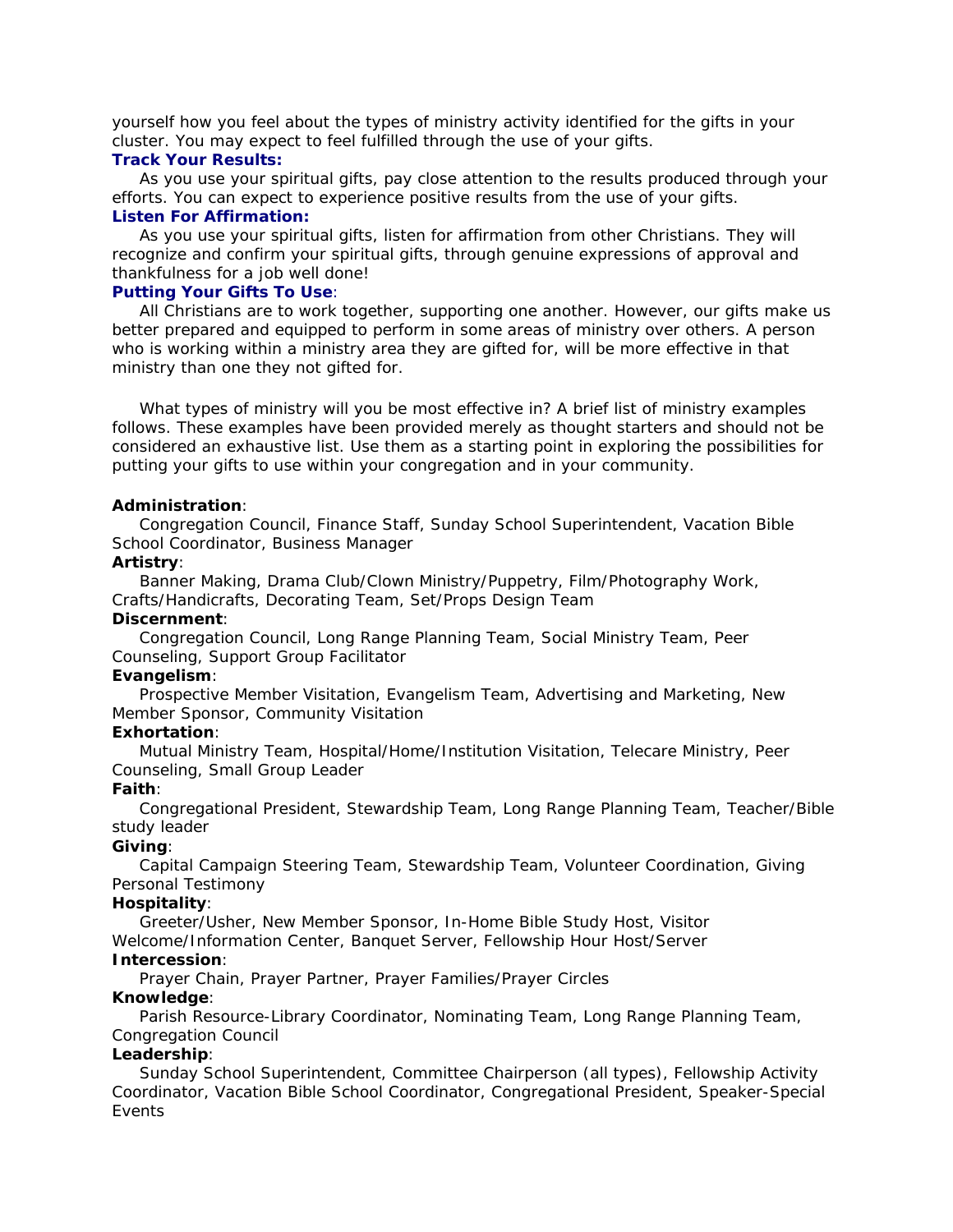#### **Mercy**:

 Home/Hospital/Institution Visitation, Transportation to Worship/Bible Study, Social Ministry Team, Support Group Leader, Telecare Minister

# **Music-Instrumental**:

 Band Leader/Member, Choir Pianist, Special Event Music, Substitute Organist, Vacation Bible School-Music Program

## **Music-Vocal**:

 Church Choir, Vocal Ensemble, Sunday School Song Leader, Vacation Bible School Song Leader

# **Pastoring (Shepherding)**:

 Adult In-Home Bible Study Leader, New Member Sponsor, Young-Adult Counselor, Small Group Leader, Telecare Minister

# **Service (Helps)**:

 Computer Programmer/Data Entry, Newsletter Collation, P.A./Sound System Technician, Tape Recording Worship Services, Child Care, Building/Grounds Upkeep, Kitchen Cleaning Team, Providing Transportation

### **Skilled Crafts:**

 Building Maintenance/Upkeep, Electrical/Masonry/Plumbing/Roofing, Mechanical Repair/Maintenance, Audio/Visual Operator and Repair, Computer Maintenance, Web-Page Developer

### **Teaching**:

 Adult Bible Class Teacher, Sunday School Teacher, Teen Bible Class Teacher, Vacation Bible School Teacher, Conference/Seminar Leader

# **Wisdom**:

 Long Range Planning Team, Congregation Council, Peer Counselor, Support Group Leader, Mutual Ministry Team

### **Writing**:

 Newsletter Article Writer, Newsletter Editor, Public Relations/Publicity Committee, Letter Writing

**For Further Thought**: Your Spiritual Gifts do not appear and disappear as you pass through the doors of your church! The special gifts God has given you are with you always. They are meant to also be used in your daily life to bring glory to God and serve the needs of others. In the spaces below, identify some of the ways your gifts may be used for these purposes. Specific contexts have been provided as thought starters.

# **Context Gift Ideas For Use Gift Ideas For Use**

# **At home, with family.**